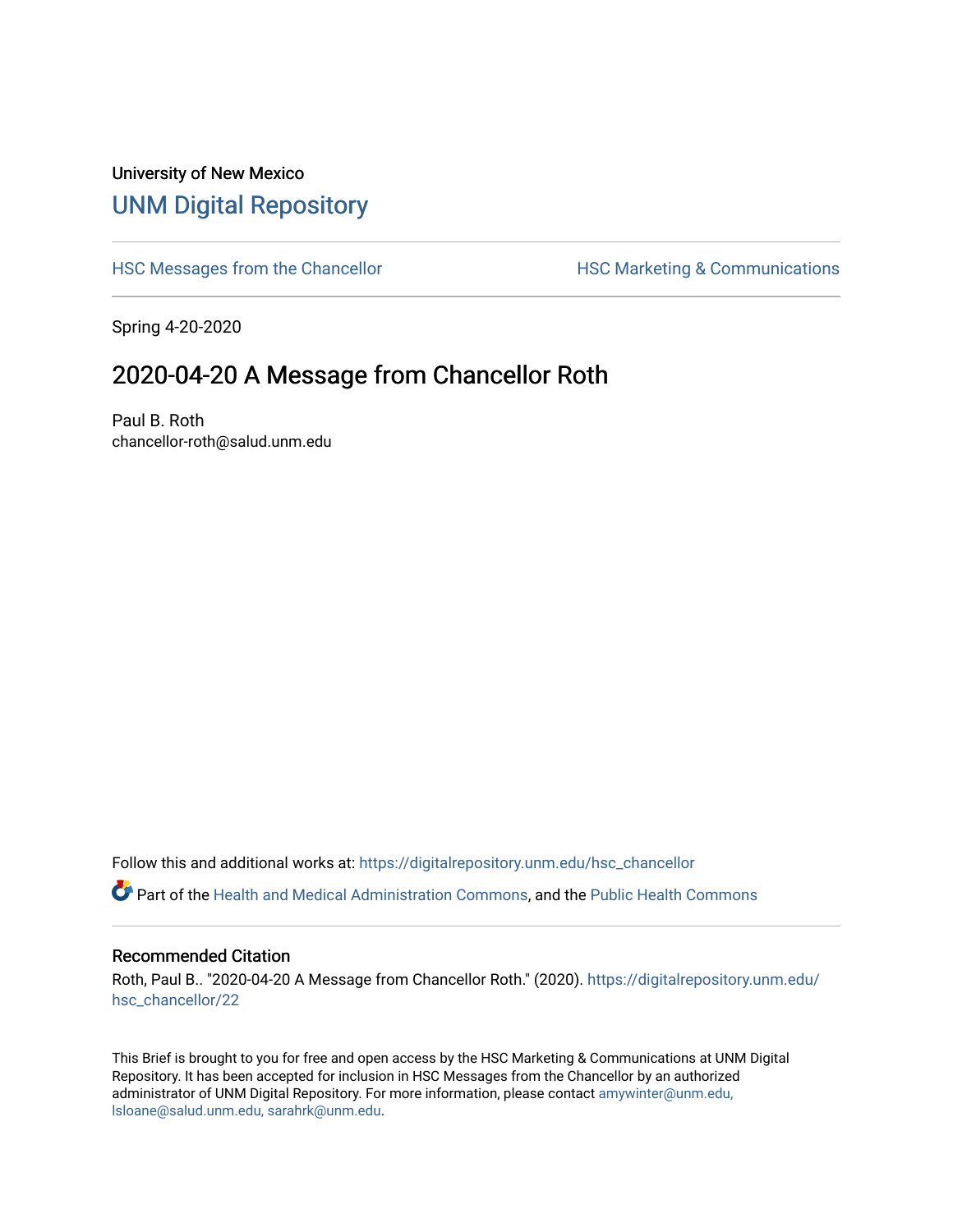

[View this email in your browser](https://mailchi.mp/b37237f2b2c3/message-from-the-chancellor-coronavirus-4392376?e=b4bbfca2c0)

## **A Message from Chancellor Roth**

Dear Colleagues:

As we all adjust to the new reality of living in a world with an ongoing pandemic, wellness takes on a greater priority. I encourage you to take advantage of the wellness classes being offered to all HSC health care workers via Zoom this week. You can [learn more here.](https://unm.us19.list-manage.com/track/click?u=59ce53c1a4dedb490bac78648&id=80b273fb36&e=b4bbfca2c0)

I see my daily updates as part of an ongoing conversation. To that end, a reader posed this question: "I would like to ask if you could provide an explanation of how the COVID-19 peak forecasting is done. What data is being used to project the peak, what are the sources of this data, and what is the validity of this data?"

Here's my best understanding and attempt to answer this question. These models are based on something called predictive modeling, a method used by institutions – in this case health care institutions and governments – to forecast the number of certain events in the future. It uses huge databases from multiple sources looking at historical information, makes assumptions about the future, and then, through the use of sophisticated computer systems, develops a range of possible outcomes over a relatively short term.

By looking at these forecasts, we all can do a better job of preparing New Mexico for what might lie ahead in this pandemic.

In our current situation, we have been following several different models that have been somewhat sketchy, but at least give us a general idea of what certain trends might be during the course of the pandemic.